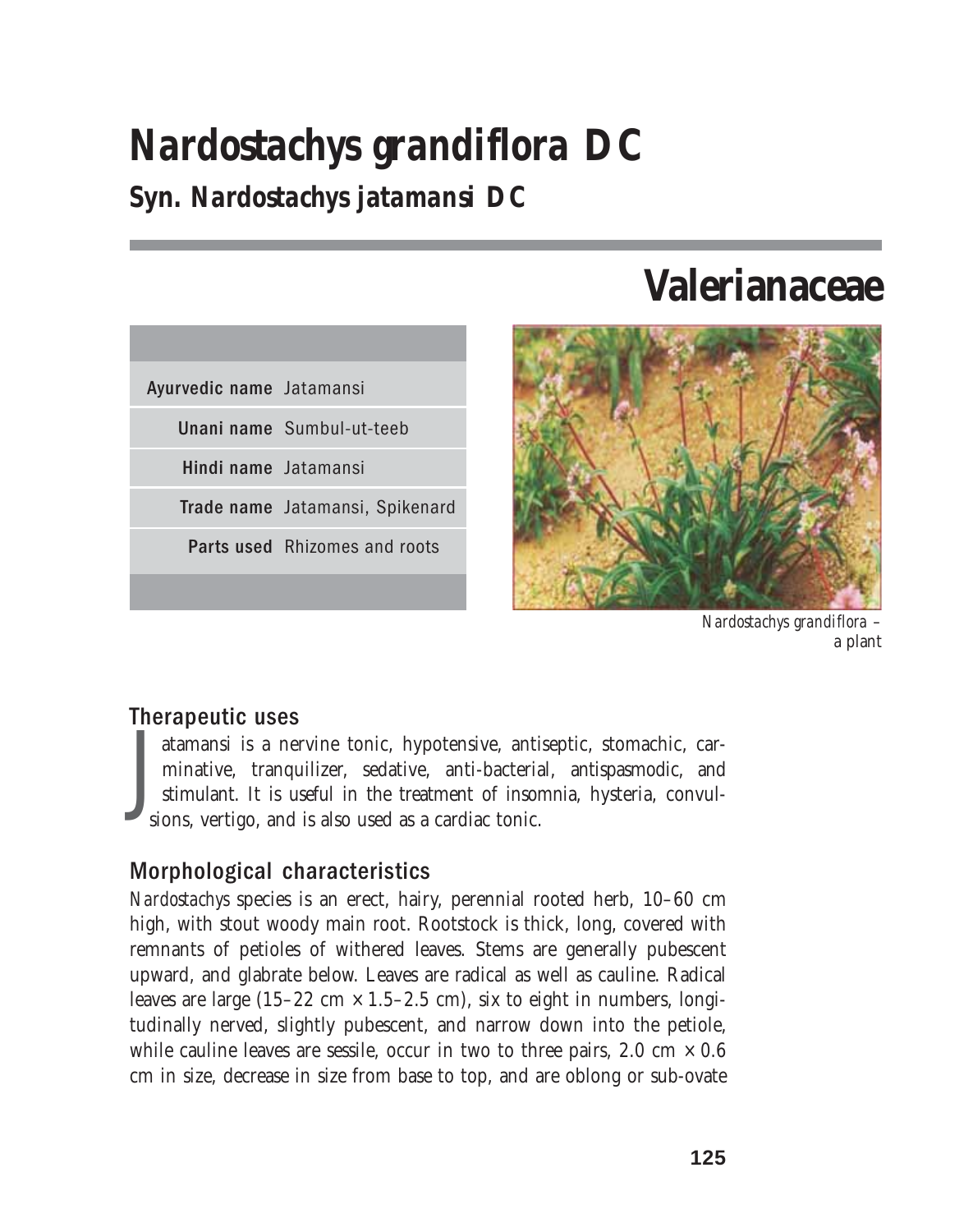

*Nardostachys grandiflora–* closer view

in shape. Rhizome is dark brown, tapering, and densely covered with the remains of old leaves' bases, giving the appearance of a heavy beard, and hence the name jatamansi. The fibrous rhizome may be 6–9 cm long with about 20–30 cm-long yellowish taproot. A single root may bear 30–50 rhizomes.

#### Floral characteristics

Flowering shoot is 30–40 cm high and bears 40–50 flowers at summit in three to seven condensed cymes. Flowers are campanulate, pinkish red to bluish white. Corolla tube is 6 mm long and hairy. Fruit is cov-

ered with 4-mm-long hairs and crowned by the acute, often dentate, calyx teeth. Flowering occurs from June to August, according to elevation, while fruiting occurs from September to October. Seeds are collected in October when they turn pale brown in colour.

#### **Distribution**

The species occurs in montane and sub-alpine zones of the Himalayas, from Kumaon to Sikkim, Nepal, and Bhutan, from 3000 m to 5000 m altitude in steep open areas. It is more frequent on the western aspects in alpines, on moist rocky and undisturbed slopes or on stones with coarse sandy loam soils, occurring usually in random forms.

#### Climate and soil

The plant generally grows in steep hills with 40°–70° inclined slopes and is more frequent on open, stony, and grassy slopes. It is more abundant in the western cooler slopes. Usually it occurs on primary litter and soil deposits as pioneer species. For the cultivation of *Nardostachys jatamansi,* loamy porous soil rich in organic matter like humus is considered the best. Thick humus layer promotes rapid growth and profuse branching.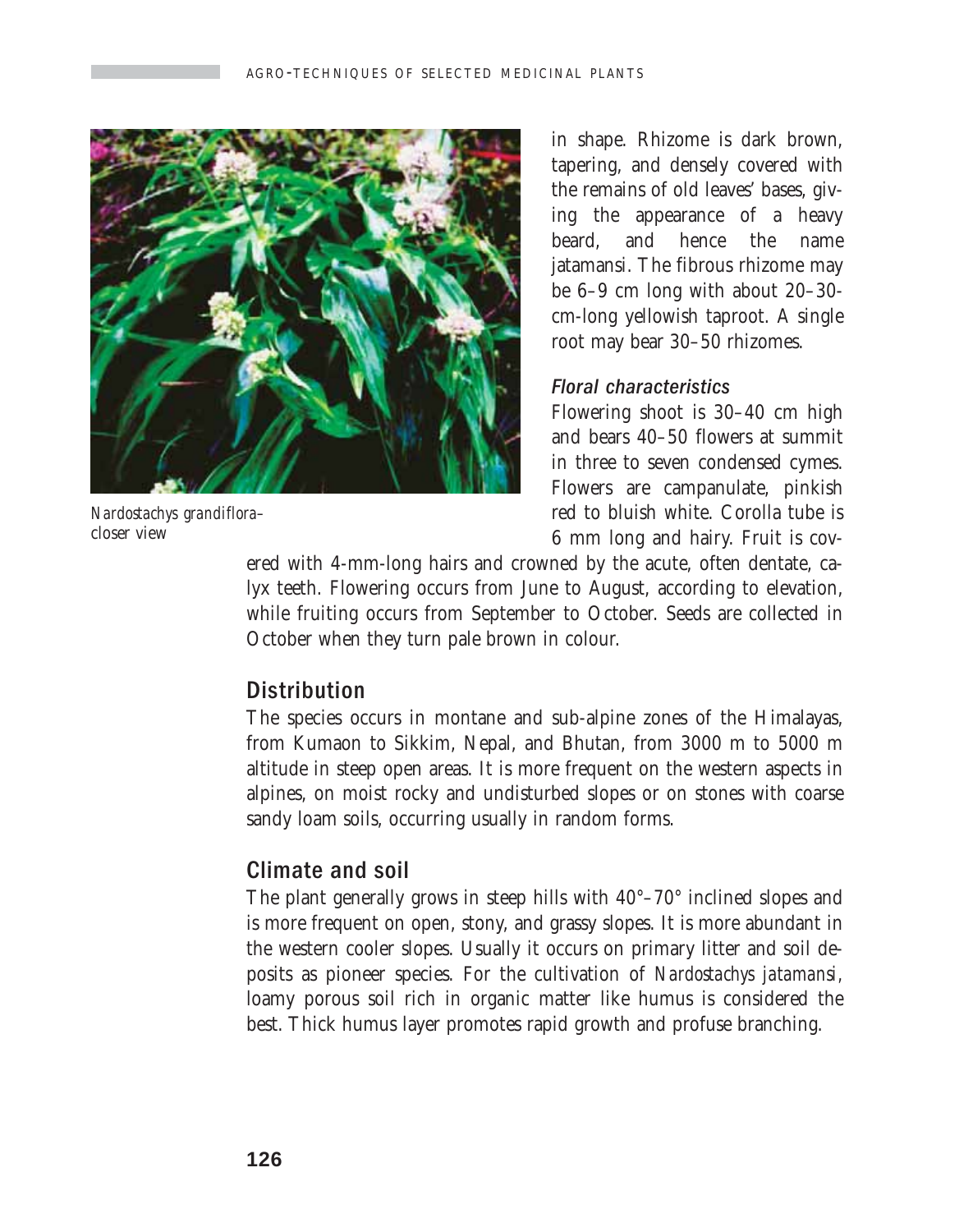#### Propagation material

Seeds are the best propagation material, although vegetative propagation may be undertaken to get a crop within two to three years, if sufficient mother plants are available. However, initially the planting stock has to be raised through seeds only. Seeds have 80% germination rate when sown in a mixture of soil, sand, and FYM (farmyard manure)/compost in equal quantities in styrofoam trays.

#### Agro-technique $1$

#### Nursery technique

**P** *Raising propagules* The crop can be grown by raising a nursery in May, from seeds or vegetative rhizomes separated from the mother plants. Seeds may be sown manually in small plots of 1 m  $\times$  1 m size or in

styrofoam trays in the polyhouse. Seed germination varies between 74% and 80%, and occurs within 12–30 days when planted at a depth of 0.5 cm in sandy soil inside the polyhouse.

**Propagule rate and pretreatment** Approximately 600 g of seeds are required for raising seedlings for transplanting in 1 hectare of land. Both seeds and rhizomes are treated with  $\mathrm{GA}_{_{3}}$  (gibberellic acid; 100 PPM[parts per million]) and 200 PPM) for 48 hours for rapid germination/sprouting.



*Nardostachys grandiflora* – crop view

#### Planting in the field

**E** *Land preparation and fertilizer application* For cultivation, land is prepared by digging or ploughing well, prior to summer season. Soil is tilled thoroughly and beds are left open for a week for solarization. After the land preparation, forest leaf litter/compost/FYM is added to the beds before seedlings or vegetative rhizomes are transplanted.

*<sup>1</sup>* Agrotechniques study carried out by High Altitude Plant Physiology Research Centre, HNB Garhwal University, Srinagar, Garhwal, Uttarakhand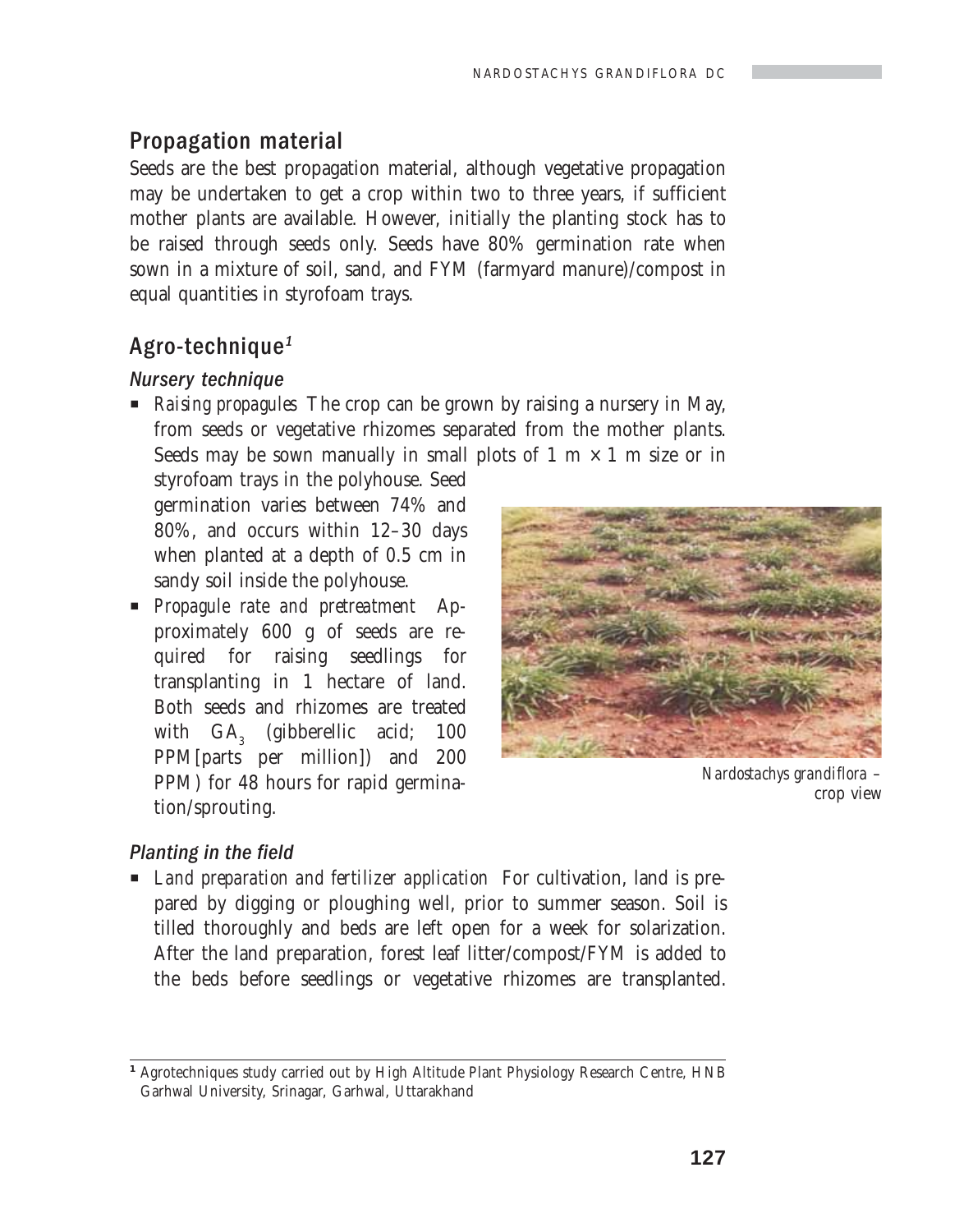Raised beds are found suitable for good biomass production at high altitudes. A minimum of about 40 quintals FYM/forest leaf litter as basal dose is required for the better growth of plants and good biomass production. Only well-decomposed FYM may be used if sufficient forest leaf litter is not available.

**P** *Transplanting and optimum spacing* The seedlings may be transplanted to the main field about 50–60 days after germination at a spacing of 20 cm  $\times$  20 cm or 20 cm  $\times$  30 cm. Manuring should be done about 15 days before the commencement of transplantation work. After manuring, hoeing and earthing-up may be carried out. In all, 0.2–0.25 million saplings are needed per hectare. There is considerable mortality during



*Nardostachys grandiflora* – tender growth stages

plantation and early growth (20%–30%). So additional nursery plants may be kept ready for filling gaps in the second year.

- *Intercropping system* The plant is grown as a mono crop, and intercropping practices have not been found suitable due to harvesting of roots and rhizomes; hence, intercropping is not recommended.
- **Interculture operations and maintenance prac***tices* Manure or forest litter (60–80 quintals) is recommended for 1 hectare of land. Fifty per cent manure is used during the first year and rest is applied in two divided doses during the second and third years.
- **F** *Irrigation practices* Initially, watering should be done on alternate days at lower altitudes (2000 m) till proper rooting is developed. Later, watering is done at weekly intervals during dry season. Constant humidity should be maintained in the soil avoiding waterlogging.
- **P** *Weed control* Manual weeding is carried out (fortnightly) during early growth season, and later at monthly intervals or as and when required to keep the crop weed-free.
- **P** *Disease and pest control* No diseases, insects, nematodes or physiological disorders have been observed in this crop.

#### Harvest management

**P** *Crop maturity and harvesting* Maturity period of the plant depends on the propagules used. Plants raised through seeds may take three to four years to mature, while the plants raised through splitting of